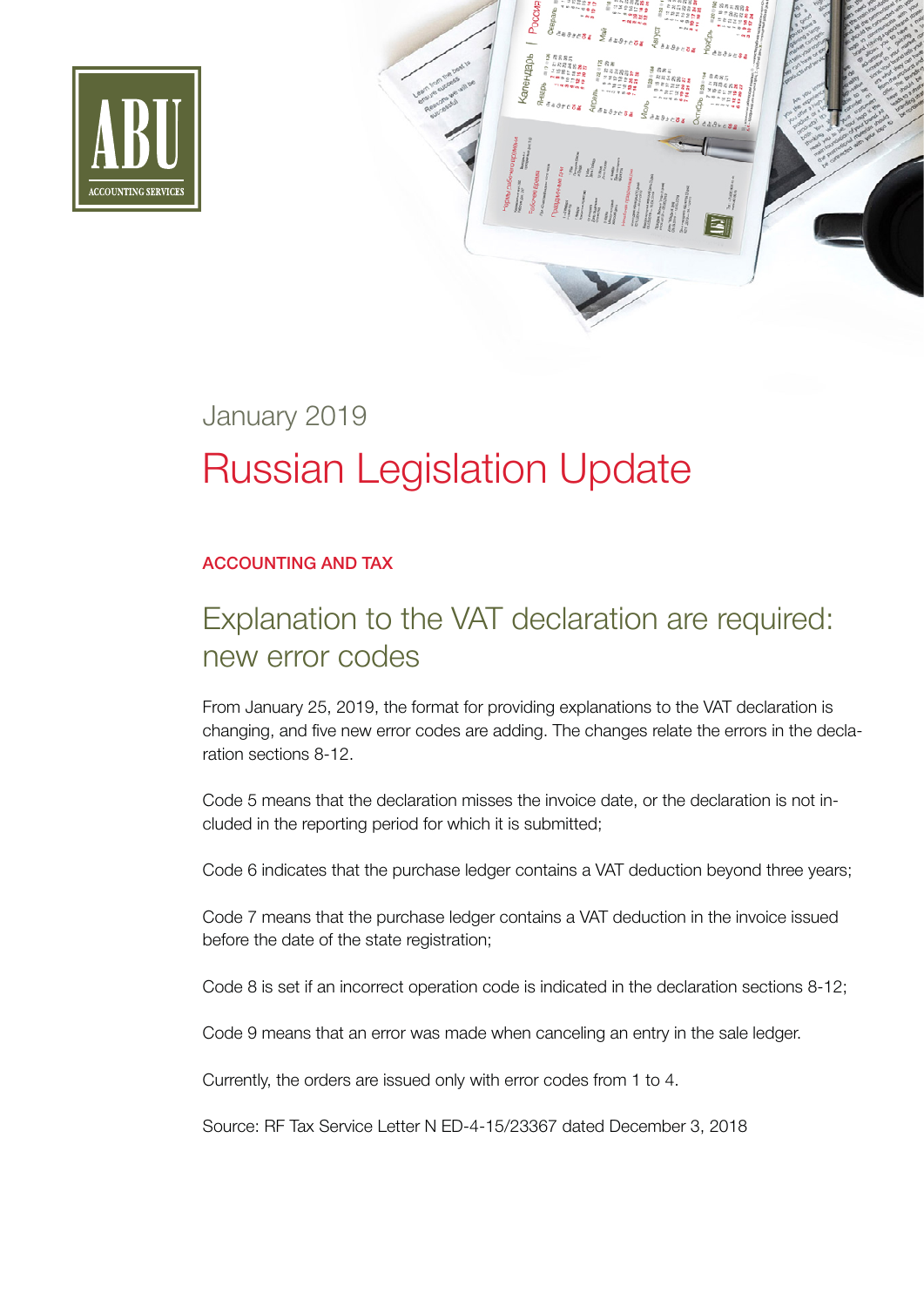### Tax audits: two penalties for one order

If a taxpayer refuses to respond to a tax order which requests documents and additional information, there may be two penalties, one is for non-submission of the documents under Article 126 of the Russian Tax Code, another for failure to report the information under Article 129.1 of the Russian Tax Code.

Courts in this respect support the side of tax inspectors. According to the judges, this way of liability does not indicate a double penalty for the same offense, since their contents are different. This conclusion is confirmed by the definition of the Supreme Court of the Russian Federation.

Source: Resolution of the Arbitrary Court of the East Siberian District under case N А33-16694/2017 dated November 12, 2018

#### PAYROLL

#### Minimum wage

Since 2019, the minimum wage is increasing up to 11,280 rubles. Source: Russian Federal Law N 481-FZ dated December 25, 2018

#### LABOR LEGISLATION

### The Supreme Court has consolidated the court practice related the employee liability

In the litigation review for 2015-2018, the Supreme Court has presented the following findings based on the court practice materials:

- The limitation period for disputes related to the employee's liability is one year, however, as the court stresses, this period shall begin from the day when the damage was discovered, and not from the date when the employer paid for the damaged property. The court may recognize the omission of the limitation period as an independent basis for refusing a claim.
- The supplementary agreement to the employment contract may stipulate a term on the employee's reimbursement of the training expenses in case of the employee's early dismissal. However, travel expenses on training to another location are not included in the training costs and cannot be charged at the early dismissal.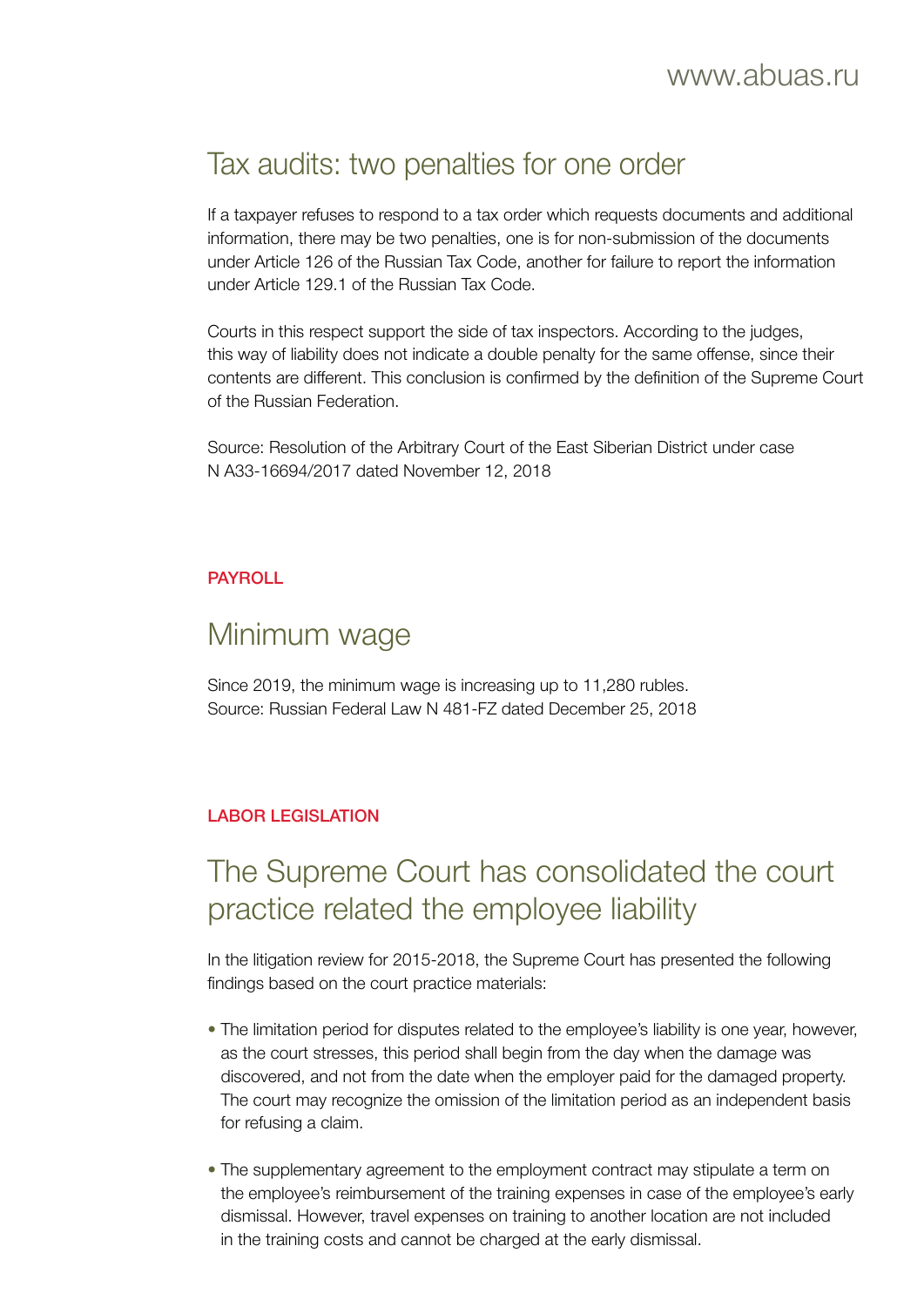• Cases on disputes about employee liability for any amount of the claim have exclusive jurisdiction and are considered by the district court.

Source: Review of the arbitrary practice under cases related to the employee liability (approved by the Presidium of the RF Supreme Court on December 5, 2018)

### The draft Federal Law establishing a new debt amount that can be recovered from the debtor via the employer has been adopted in the third reading

In accordance with the draft law, the debt amount under which the enforcement document can be sent to an organization or another person paying the debtor's wage, pension, scholarship or other periodic payment will be increased from 25,000 rubles to 100,000 rubles.

Source: Draft Federal Law N 519890-7 Amendment of Federal Law 'On Enforcement Proceedings', Article 9

#### MIGRATION LEGISLATION

## The Russian government has established quotas for attracting foreign employees in 2019

According to the Resolution, the number of quotas for attracting foreigners from visa countries will increase by 3%. The largest number of quotas is allocated for workers employed in construction and installation, mining development, repair and construction work, as well as in the metalworking and engineering industry.

Source: RF Government Resolution N 1494 dated December 6, 2018 "Determination of the need to attract foreign workers arriving in the Russian Federation on the visa basis, including priority qualification groups, and approval of quotas for 2019"

### The Russian Council of Federation approved the draft Federal Law on Amendments to the Federal Law "On the Citizenship of the Russian Federation"

This draft law proposes to grant the Russian President the authority to define, for humanitarian purposes, the categories of foreign citizens and stateless persons who have